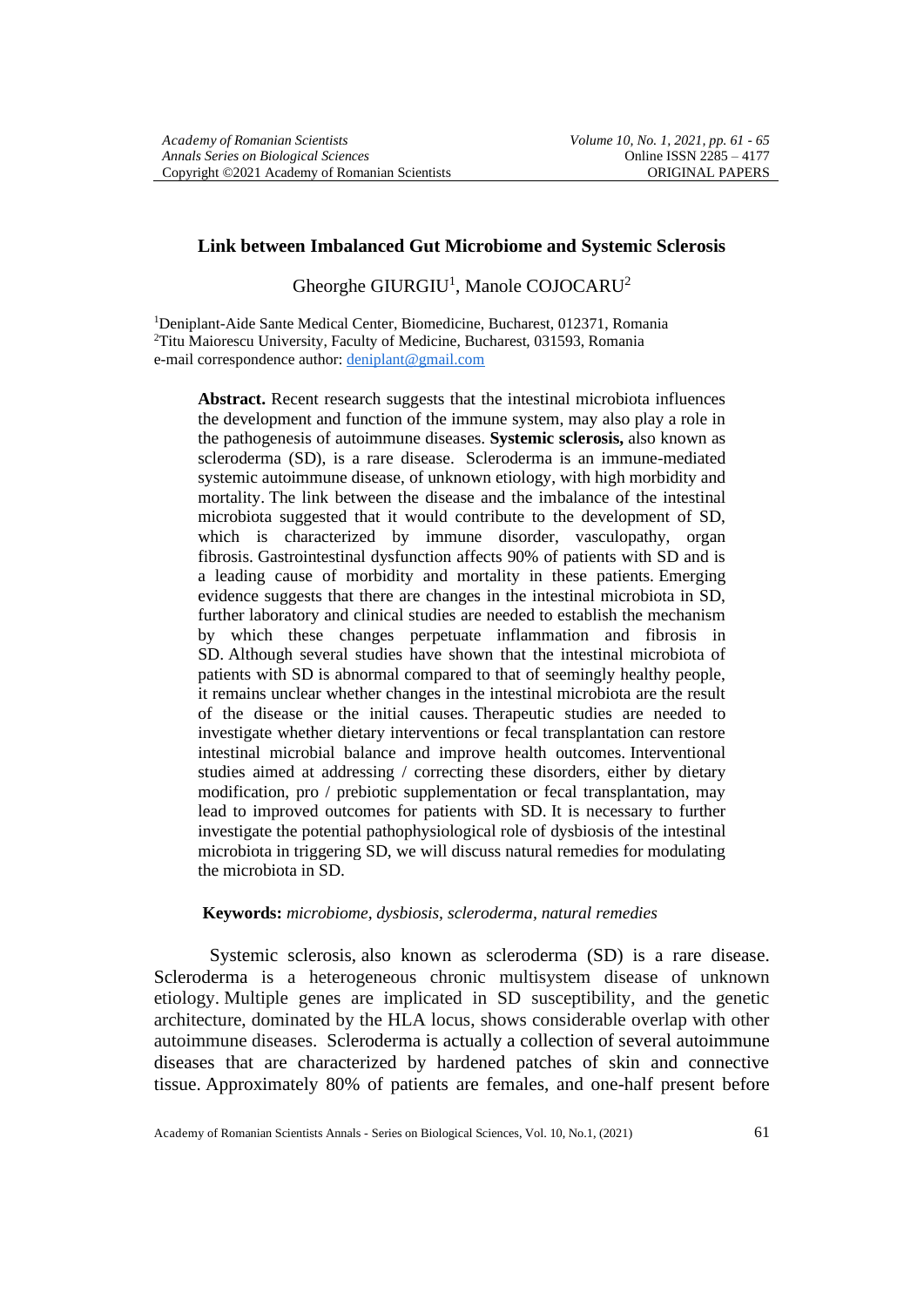the age of 40. Some studies suggest a higher incidence and severity of disease in black females than in whites. Despite extensive investigations, the key pathogenic links between these disease hallmarks remain obscure, as well as the etiology underlying the beginning of this complex disorder. Scleroderma is an immunemediated systemic autoimmune disease with unknown etiology, which has high morbidity and mortality. Scleroderma is a disease characterized by immunological abnormalities, vascular lesions, and extensive fibrosis. Scleroderma is due to an abnormal immune response of the body against substances and tissues normally present in the body) and is characterized by skin thickening - a process known as fibrosis  $(1-3)$ .



Fig. 1 The skin may turn white or a lighter colour as blood flow is restricted.

Immunologic abnormalities are suggested by the presence of characteristic autoantibodies such as antinuclear, anticentromere, and anti-Scl-70 antibodies. In addition to skin, the most commonly affected organs are lung and kidney. Localized SD generally affects only the skin, however in some people it can spread to muscles, joints, and bones. Systemic SD is the more serious form. It can affect the skin and muscles, and can also impact your lungs, kidneys, and heart as well as your digestive system. While in some types of SD skin hardening is confined to head, face and feet, in more severe cases it affects internal organs such as kidneys, heart, lungs and intestine. Scleroderma has the highest cause specific mortality of all of the connective tissue diseases, and the majority of patients with SD suffer from serious gastrointestinal tract (GI) symptoms. Gastrointestinal tract dysfunction affects 90% of scleroderma patients and is a leading cause of morbidity and mortality in these patients  $(4-6)$ .

Recent evidence suggests that there is a link between the gut microbial community and immune-mediated disorders. Our evolving understanding of how gut microbiota immune function and homeostasis has many investigators to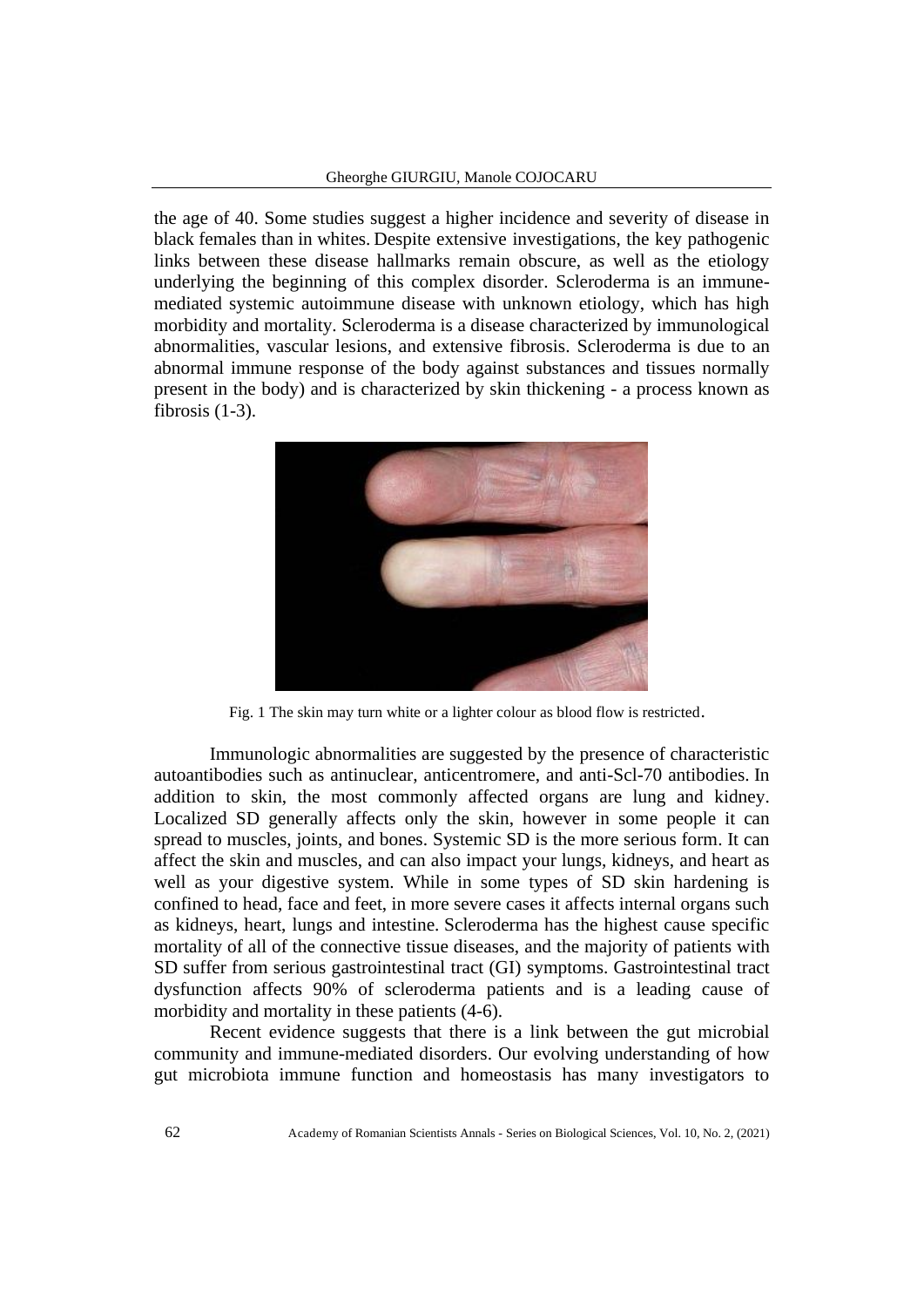explore the potentially pathogenic role of gut microbiota in autoimmune diseases. Scleroderma patients appear to have a characteristic microbiome composition. The gastrointestinal tract is the most common internal organ manifestation, which contributes to significant morbidity and mortality in patients with SD (7).

These patients showed decreased populations of beneficial commensal flora and increased populations of proinflammatory species. Patients with SD have a distinct colonic microbiota, compared with healthy individuals, which could contribute to their immune dysfunction and symptoms. Patients with SD harbor a unique microbiome in their gut when compared to healthy individuals, which may contribute to patients' immune dysfunction. Changes in the intestinal microbiota have been associated with the pathogenesis of SD. We believe the gut microbiome is at the root of most autoimmune issues and probably just about all chronic illnesses. This suggests a link between SD and the gut microbiome, a finding that could open the door to discoveries of new microbiome-related therapeutic and diagnostic tools for SD (8,9).

The goal of this manuscript is to discuss the potential treatment options for gut disease in SD.

Since the gastrointestinal tract is one of the organs most involved, the goal of this study was to explore the composition of the intestinal microbiota in SD patients with (SD/GI+) and without gastrointestinal involvement (SD/GI-) in comparison to healthy controls. Furthermore, specific species seem to correlate with specific gastrointestinal symptoms. Studies have shown that deregulation of the natural body microbiome (communities of bacteria) can contribute to the development or progression of several diseases, including inflammatory disorders such as [multiple sclerosis,](https://multiplesclerosisnewstoday.com/2016/07/15/Gut+Microbiome+in+MS+Patients+Seen+as+Overly+Rich+in+Inflammatory+Bacteria) [psoriasis,](https://psoriasisnewstoday.com/2016/07/27/gut-microbiome-may-be-therapeutic-target-in-management-of-psoriasis/) and SD. Recent report have identified common perturbation in gut microbiota across different SD cohorts. Compared with healthy controls, patients with SD have decreased abundance of beneficial commensal genera (e.g. Faecalibacterium, Clostridium and Bacteroides) and increased abundance pf pathobiont genera (e.g. Fusobacterium, Prevotella and Erwinia). Certain genera may protect against (e.g. Bacteroides, Clostridium, and Lactobacillus), or conversely exacerbate (e.g. Fusobacterium and Prevotella) gastrointestinal symptoms in SD. These genera represent potential targets to avert or treat gastrointestinal dysfunction in SD.

Patients also showed relative increases in pathobionts. Researchers found an enrichment of bacteria species Erwinia and Trabulsiella in SD patients with the most severe symptoms, suggesting that not only are there differences in the microbiota composition between SD sclerosis patients and healthy controls, but these differences may contribute to clinical symptoms, notably, they found that SD patients surprisingly were also enriched in two bacteria species usually found in healthy individuals*,* Lactobacillus and Bifidobacterium*,* which are usually reduced in inflammatory diseases patients. Similar to the findings in inflammatory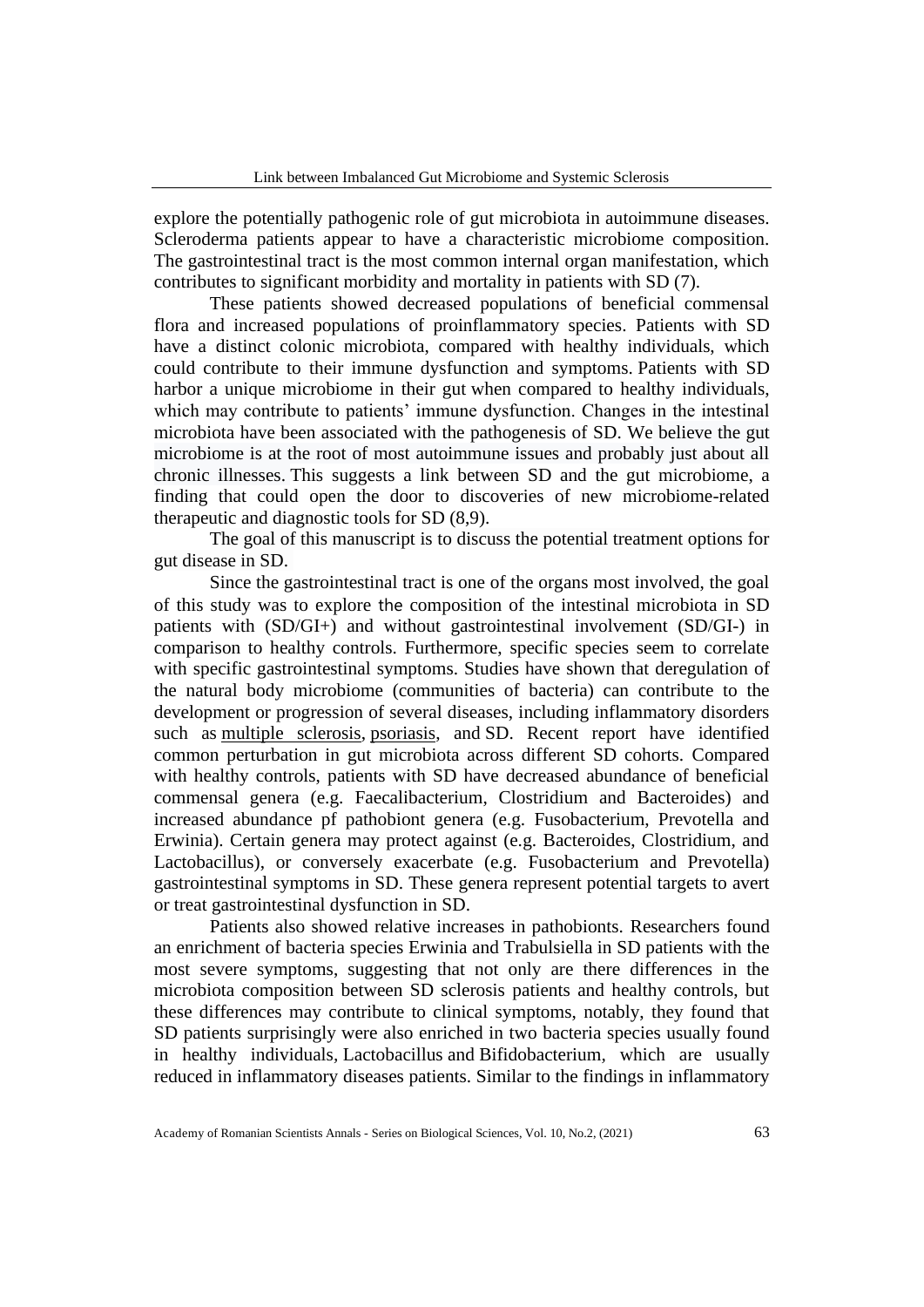disease states, scleroderma patients had decreased levels of commensal Clostridia, a class of Firmicutes that is established in early infancy and very important in the maintenance of gut homeostasis (10,11).

Emerging evidence suggests that alterations in gut microbiota exist in the SD disease state; however, future basic and clinical studies are needed to ascertain the mechanism by which these alterations perpetuate inflammation and fibrosis in SD.

Our study reveals microbial signatures of dysbiosis in the gut microbiota of SD patients that are associated with clinical evidence of gastrointestinal disease. Genetic analysis of skin samples revealed that several bacteria-related proteins were similar among samples, regardless of disease type or severity. In contrast, some proteins were more or less abundant compared to healthy controls, suggesting that the skin microbiome in SD patients may be changed.

Although several studies have shown that the gut microbiota of SD patients is abnormal compared to that of normal people, it remains unclear whether the changes in the gut microbiota are results of disease or initiating causes (10).

Current treatments to dispose of this disorder are limited. Therapeutic trials are also needed to investigate whether dietary interventions or fecal transplantation can restore the gut microbial balance and improve health outcomes in SD. The reduction in Th17 cell levels suggests and immunomodulatory effect of probiotics on SD (12).

This knowledge will allow design in the future potential new therapeutics against SD. Therapeutic trials are also needed to investigate whether dietary interventions or fecal transplantation can restore the gut microbial balance and improve health outcomes in SD. The team is continuing to study the role of the microbiome in SD in order to understand if the alterations observed are a cause or consequence of the disease.

## **Conclusion**

Emerging evidence suggests that alterations in gut microbiota exist in the SD disease state; however, future basic and clinical studies are needed to ascertain the mechanism by which these alterations perpetuate inflammation and fibrosis in SD. Deregulation of the microorganisms that naturally populate the skin is associated with increased inflammation and disease duration in patients with SD. Microbiome dysbiosis is associated with disease duration and increased inflammatory gene expression, and suggests a potential link between the skin microbiome and immune activation. Interventional studies aimed addressing/correcting these perturbations, either through dietary modification, pro/pre-biotic supplementation, or fecal transplantation, may lead to improved outcomes for patients with SD. More research is needed to further characterize the